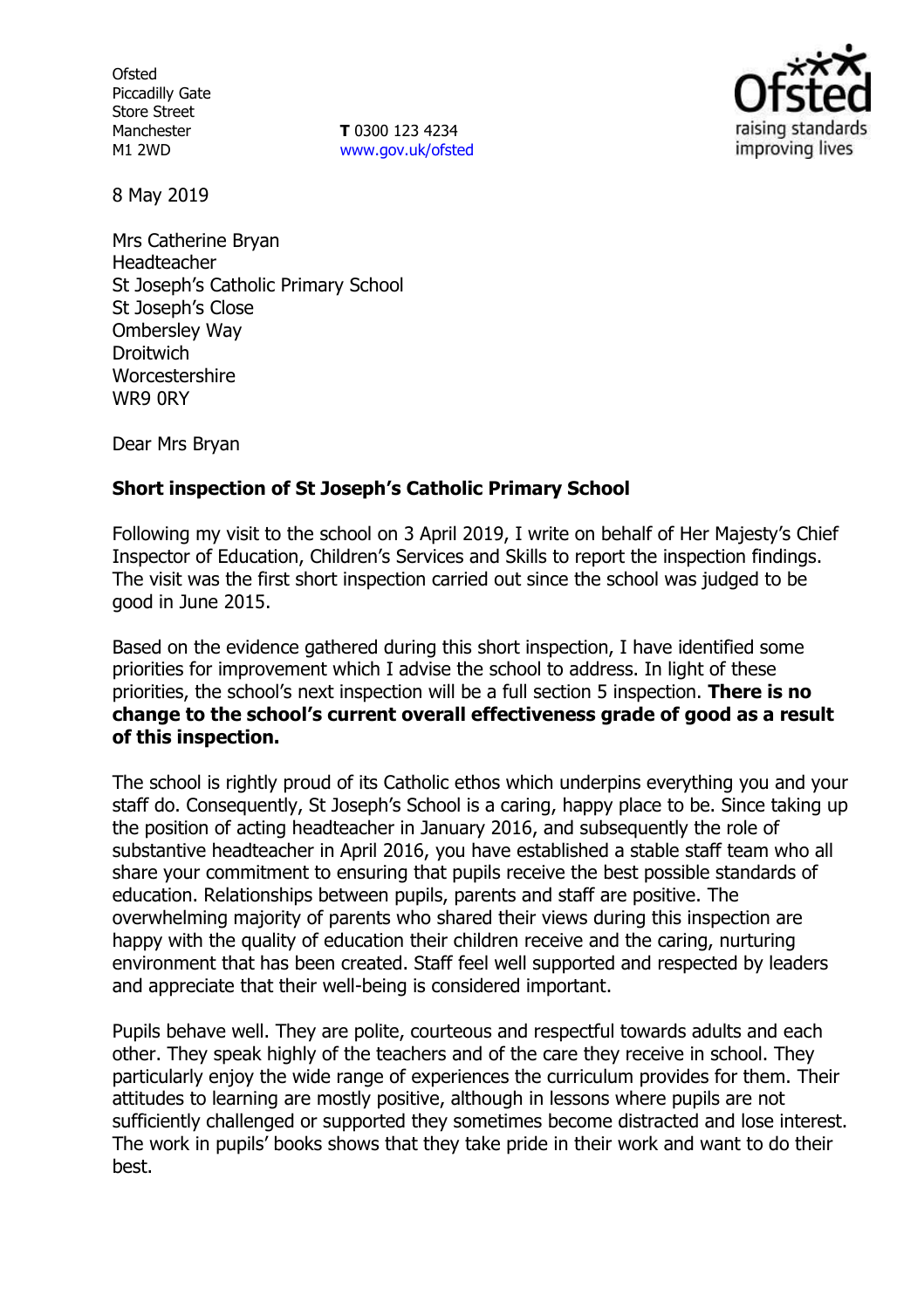

You and your deputy headteacher work well together and share a clear vision for the school. You have thought carefully about the curriculum provided, ensuring it is broad, rich, engaging and meets the learning needs of pupils. Regular checks of teaching and learning are carried out and the information gathered is used to identify appropriate improvement priorities. Improvement plans plainly set out the actions that need to be completed. Information about pupils' attainment in reading, writing and mathematics is gathered regularly. However, this information is not used well enough to measure how much progress pupils are making over time. This means leaders are unable to demonstrate how successfully the actions they are taking are improving outcomes for pupils.

Governors are very supportive of the school. They are diligent and understand their roles well. Records of meetings show that governors challenge leaders, holding them to account for some aspects of the school's work. However, because they are not provided with sufficient information about how well pupils are progressing in reading, writing and mathematics, governors are not able to challenge leaders well enough on this aspect of the school's performance.

Many of the recommendations from the school's previous inspection report have been met. The previous inspection found that senior leaders were not being supported as well as they could have been. This has been rectified by providing additional training and ensuring that senior leaders play an active role in all aspects of the school's work. Pupils have been helped to improve their use of spelling, punctuation and grammar. Evidence of this can be seen in their written work.

Published data for the last three years shows that progress in key stage 2 in reading, writing and mathematics is average. In 2018, there was some improvement in progress in reading and writing and a more marked improvement in mathematics. Overall, however, progress across key stage 2 remains average in all three of these subject areas. Information provided by the school during the inspection shows this also to be the case for current pupils. The vast majority of pupils make average progress to achieve or exceed the standards expected of them by the end of key stage 2. However, not enough pupils make progress that is better than this. Consequently, despite the actions taken by leaders, standards in reading, writing and mathematics have not risen sufficiently since the last inspection.

# **Safeguarding is effective.**

The school's safeguarding arrangements meet statutory requirements and the website contains the required information. You and your governors have ensured that safeguarding arrangements are fit for purpose and have established an effective safeguarding culture. All staff undertake appropriate, up-to-date training and, as a result, they are knowledgeable about the procedures for keeping children safe and know what to do if they have any concerns. Written records are sufficiently detailed, well maintained and stored appropriately. You ensure that all the necessary procedures are followed during the recruitment of staff.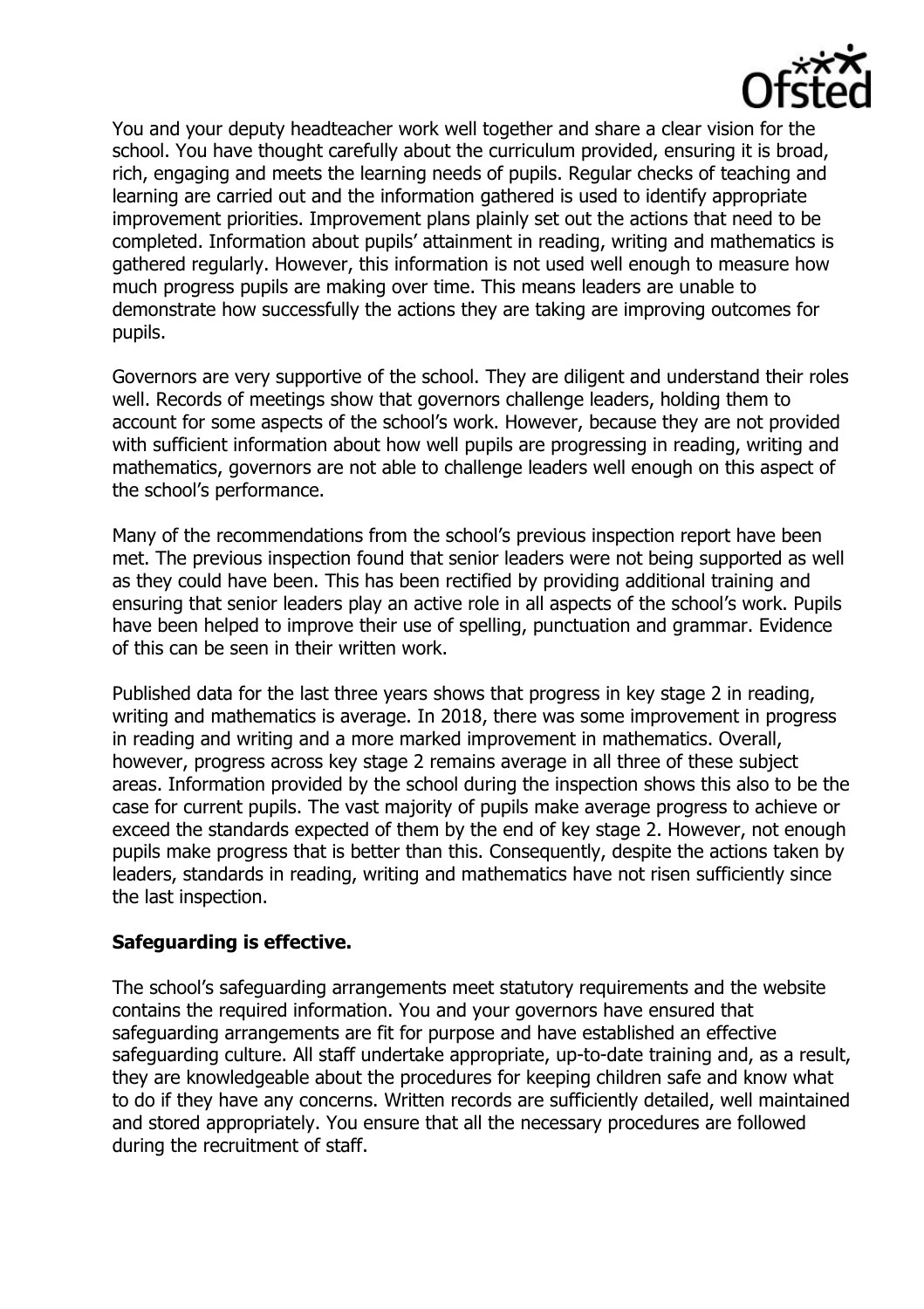

Pupils demonstrate a clear knowledge and understanding of how to keep themselves safe in a range of situations. For example, the pupils I spoke to had good knowledge about how to stay safe when using the internet. They also have an age-appropriate understanding of a range of different types of bullying and what to do if it happens to them. Pupils say they feel safe and well cared for in school and that bullying is rare and staff deal with it quickly and effectively when it happens. The school's behaviour logs support this, as do the parents and carers who responded to the Parent View survey. However, a small number of pupils who responded to the pupil survey felt bullying wasn't always dealt with quickly enough by adults.

You and the staff work well with parents, ensuring that those who are experiencing challenges are supported appropriately. Several parents commented on this in their responses to the Parent View survey, saying they value the support offered to them. Support and advice from other professionals are sought where necessary. Referrals are made in a timely way and followed up appropriately.

# **Inspection findings**

- Pupils join the school in Nursery and Reception with skills that are broadly typical for their age. The proportion of children attaining a good level of development by the end of their Reception Year matches that found nationally. In 2018, the proportion of pupils achieving the expected standard by the end of key stage 1, in reading, writing and mathematics, was in line with the national figure. In writing and mathematics, more pupils achieved the higher standard than found nationally.
- $\blacksquare$  For the last three years the attainment of pupils at the end of key stage 2 has compared well with the national average. Published information for 2018, for example, shows that the proportion of pupils achieving both the expected and higher standards in reading, writing and mathematics combined was just above the national figure. During this time, however, progress in reading, writing and mathematics has been broadly average. Not enough pupils make better-than-average progress by the end of Year 6 and therefore they do not achieve the standards they are capable of achieving.
- In 2016 reading progress was below average. In response to this, a range of initiatives were implemented, aimed at strengthening teaching in reading, including overhauling the guided reading curriculum. Training for teachers was also provided to enable them to develop pupils' skills of inference and deduction. Although these actions resulted in some improvement, progress remains average.
- Actions have also been taken over the last few years to try and improve outcomes in writing. Monitoring identified that pupils needed to develop their stamina for writing and their use of vocabulary. While the work in pupils' books shows that these actions are beginning to have an impact on improving writing, progress remains average.
- $\blacksquare$  Progress in mathematics, while still average, is stronger. This is due to recent improvements made to the teaching of mathematics, including ensuring that teachers provide appropriate challenge and support during lessons. Evidence from observations of learning show that pupils are developing their mathematical understanding and skills well.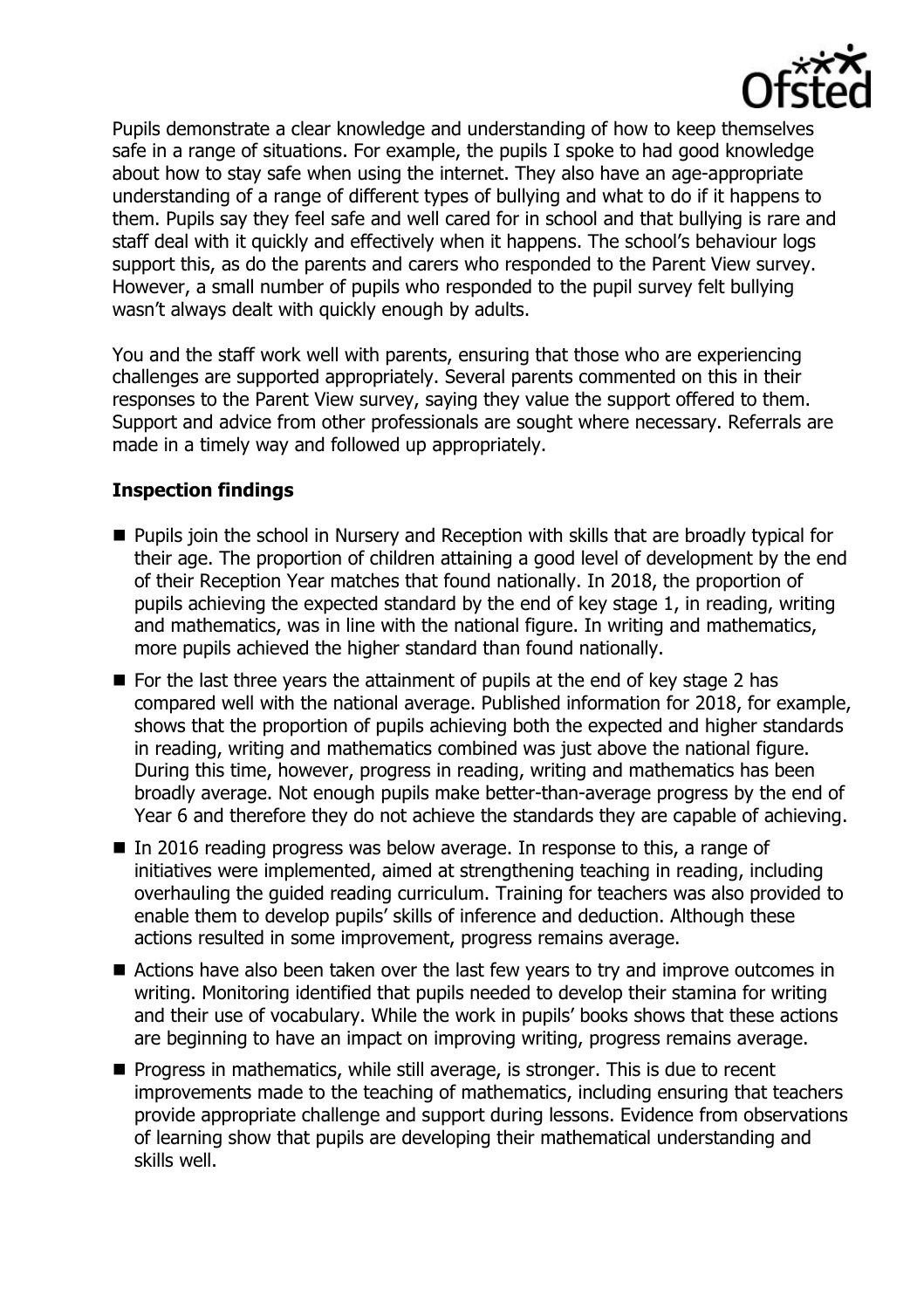

- Information is regularly collected from teachers about the standards achieved by pupils and detailed information is held about individual pupils in reading, writing and mathematics. However, this information has not been analysed well enough to enable leaders to demonstrate how much progress pupils are making in each year group. During the inspection we were able to use some of this information to identify that the vast majority of pupils currently in school are making average progress. A small number of pupils are making progress that is better than average. This means that the actions taken by leaders that were intended to bring about improved outcomes for pupils have not had the desired effects.
- Improvement plans set out clearly the actions that need to be taken in order to meet the objective set. However, because the progress made by pupils is not linked to these actions, leaders are not able to sufficiently demonstrate the impact of their actions on improved outcomes for pupils. This also makes it difficult for governors to hold leaders to account for this aspect of the school's performance.

#### **Next steps for the school**

Leaders and those responsible for governance should ensure that:

- $\blacksquare$  the abundance of information available to leaders is used accurately to measure the progress made by pupils across the school in reading, writing and mathematics
- this information is used effectively to identify and implement strategies to bring about improved outcomes for pupils, particularly in English
- actions in improvement plans are linked more clearly to their impact on the progress made by pupils
- $\blacksquare$  the governing body is provided with accurate information about the progress made by pupils so that it is able to provide robust challenge to school leaders.

I am copying this letter to the chair of the governing body, the director of education for the Archdiocese of Birmingham, the regional schools commissioner and the director of children's services for Worcestershire. This letter will be published on the Ofsted website.

Yours sincerely

Janet Satchwell **Ofsted Inspector**

#### **Information about the inspection**

With you and the acting deputy headteacher, I visited classrooms and looked at examples of pupils' work. I examined a wide range of documentation, including the school development plan, the school's self-evaluation document and records of safeguarding. Throughout the inspection, I held discussions with you and the deputy headteacher, including analysing the school's assessment information. I discussed safeguarding policies and procedures with you. I met with four members of the